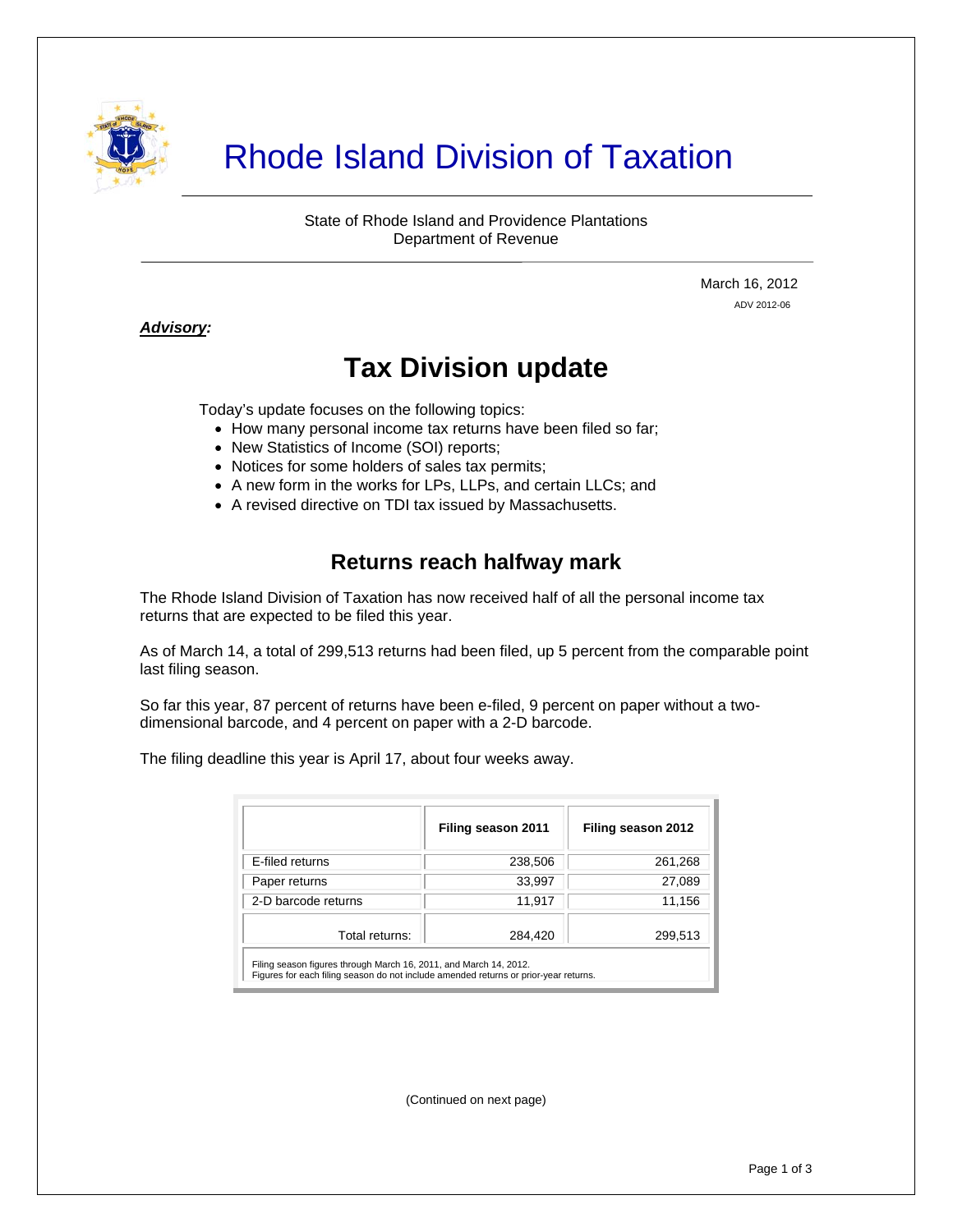### **Tax Division posts Statistics of Income (SOI) reports**

The Tax Division on March 15 [posted on its website two sets of Statistics of Income \(SOI\)](http://www.tax.ri.gov/reports/index.php)  [reports](http://www.tax.ri.gov/reports/index.php): one for Rhode Island's personal income tax, another for the state corporate income tax. Both cover tax year 2010.

The reports draw on figures contained in tax returns filed with the Tax Division. The reports do not disclose confidential taxpayer information. Rather, they provide aggregate data for a given tax type.

For example, an SOI report for the Rhode Island personal income tax shows how many resident returns were filed for tax year 2010, how much adjusted gross income taxpayers reported in the aggregate, how many taxpayers claimed the standard deduction, how many itemized their deductions, and how much in credits they claimed. The report also breaks down the figures within various income groupings.

The set of corporate SOI reports shows the total number of returns for tax year 2010, how much in federal taxable income businesses reported, how much in deductions were claimed, and how much in credits were claimed. The reports also show how many business entities paid the corporate minimum tax of \$500. In addition, the corporate SOI set provides separate data for C corporations, subchapter S corporations, and limited liability companies (LLCs).

The Tax Division posts the reports each year. The first, on the personal income tax, was for tax year 2005. The Tax Division began posting SOI corporate tax data for tax year 2008. Taken together, the reports provide a trove of data for tax researchers and policymakers. The information is made available as a result of legislation approved by the General Assembly.

#### **Sales tax permits, notices**

Rhode Island sales tax permits expire June 30. If you haven't renewed yours, take steps to do so now.

If you are delinquent on your Rhode Island taxes, you will be ineligible to renew your permit, which means you won't be eligible to legally operate a business in Rhode Island.

The Tax Division on March 15 mailed about 4,450 letters – known as "21-Day Notices" – to holders of sales permits, reminding them that they are delinquent on some type of state tax, such as sales, income, or employer tax. If you receive such a notice, you'll have 21 days to file all of your outstanding returns and pay all of the tax that you owe. (For more information, please see [Rhode Island General Laws Chapter 5-76](http://www.rilin.state.ri.us/Statutes/TITLE5/5-76/INDEX.HTM).)

If you have questions, call the Tax Division's Compliance & Collections section at (401) 574-8941 from 8:30 a.m. and 4 p.m. business days.

### **News for LPs, LLPs, LLCs**

Limited partnerships (LPs) and limited liability partnerships (LLPs) must pay an annual charge – a filing fee – equal to the corporate minimum tax, which is currently \$500. It's the result of a law that was enacted in 2011 and that took effect in January 2012. (Similar treatment has applied for some time to limited liability companies – LLCs – that aren't taxed as corporations for federal and Rhode Island tax purposes).

(Continued on next page)